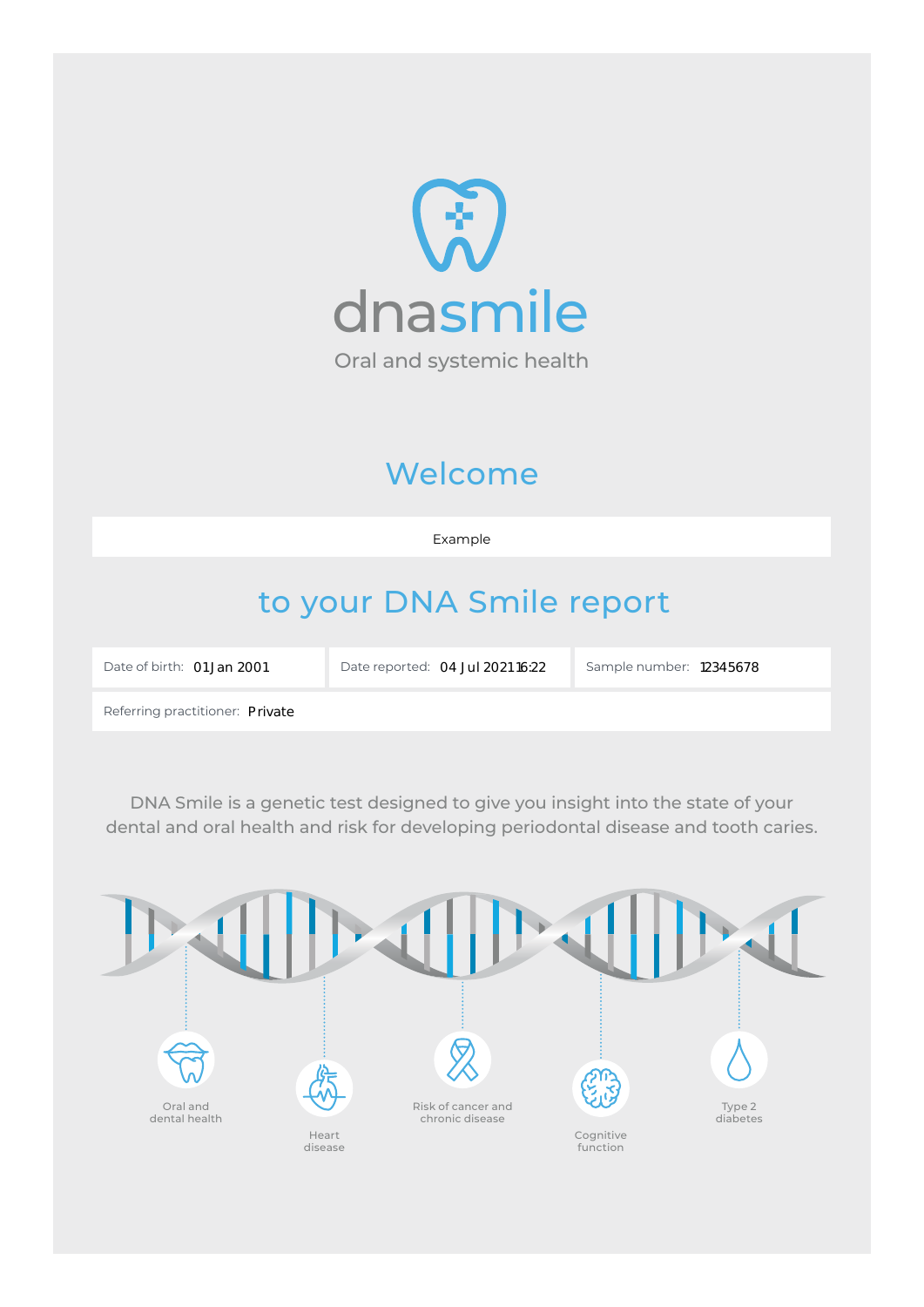## **Genetics and personalised medicine**

Genes are segments of DNA that contain the instructions your body needs to make each of the many thousands of proteins required for life. Each gene is comprised of thousands of combinations of "letters" (called bases) which make up your genetic code. The code gives the instructions to make the proteins required for proper development and function.

Genetic variations can affect the expression of a gene, thereby affecting metabolic processes that are important for maintaining cellular health and how we respond to environmental interventions such as diet, lifestyle, supplements, and medication.

Knowledge of these genetic variations offers unparalleled insight into your biological systems, allowing your healthcare practitioner to recommend precise interventions aimed at helping you reach your goals and achieve optimal health.



**NORMAL GENE** Genotype resulting in baseline potential for disease risk



### **VARIANT GENE**

Genotype resulting in increased potential for disease risk and need for personalised intervention

## **Personalised medicine and dental health**

Your oral health is strongly related to risk for development of chronic diseases, from cognitive decline to type 2 diabetes and heart disease. Early, targeted interventions using a holistic, systems-biology approach is essential to improve overall health outcomes. This report provides you with actionable information to improve oral health and prevent disease.



#### Periodontal disease and plaque formation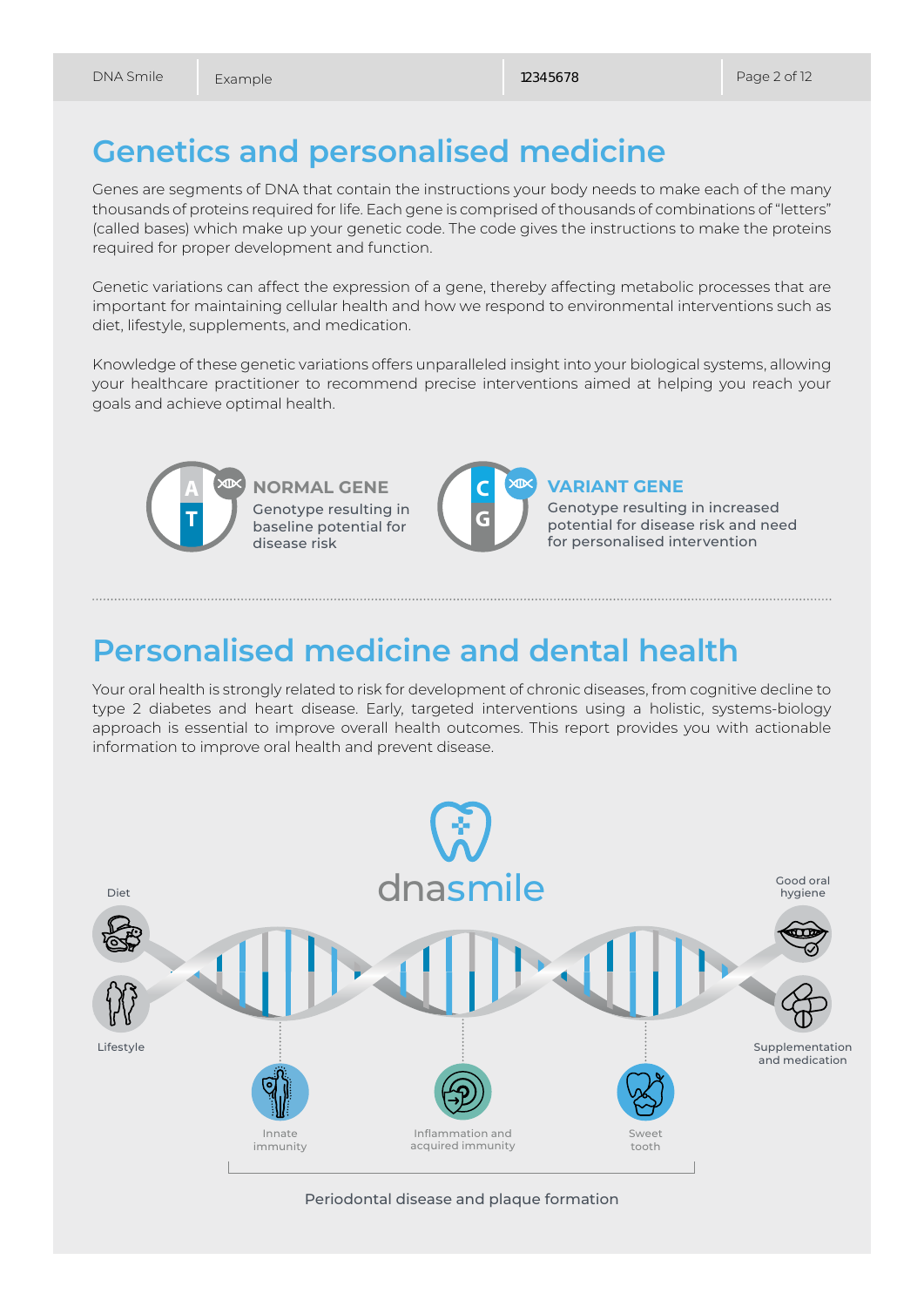## **Understanding periodontal disease**

Periodontal disease refers to both gingivitis (gum disease) and periodontitis. Periodontitis is a chronic inflammatory disease of the mouth that begins when bacteria, found in dental plaque, causes a major negative immune response, which leads to the damage of the connective tissue and the bones surrounding your teeth. If left untreated, the damage is irreversible and causes tooth loss.

Your risk for developing periodontal disease is based on a number of factors, including oral hygiene practices, dietary intake (a high sugar intake), the presence of other inflammatory illnesses, exposure to certain pathogenic bacteria and an altered oral and gut microbiome, and, importantly, genetics.

Besides the importance of tending to your oral health to prevent tooth loss, is the relevance that your oral health has on the rest of your body. Periodontal disease has been strongly linked to an increased risk for a number of chronic inflammatory diseases, including cognitive decline and late-onset Alzheimer's disease, as well as heart disease, type 2 diabetes and certain cancers (oesophageal and oral cancer). Therefore, by understanding your risk for periodontal disease and ensuring good oral health with personalised interventions, you are also able to control and decrease your risk for other inflammatory diseases.



#### **DNA SMILE CAN HELP IDENTIFY HEALTH RISKS:**

**To improve your health outcomes and reduce the risk of disease:**  understand your risk and ensure good oral health with early targeted interventions





**Optimal health outcomes**

Genes

Good oral Diet hygiene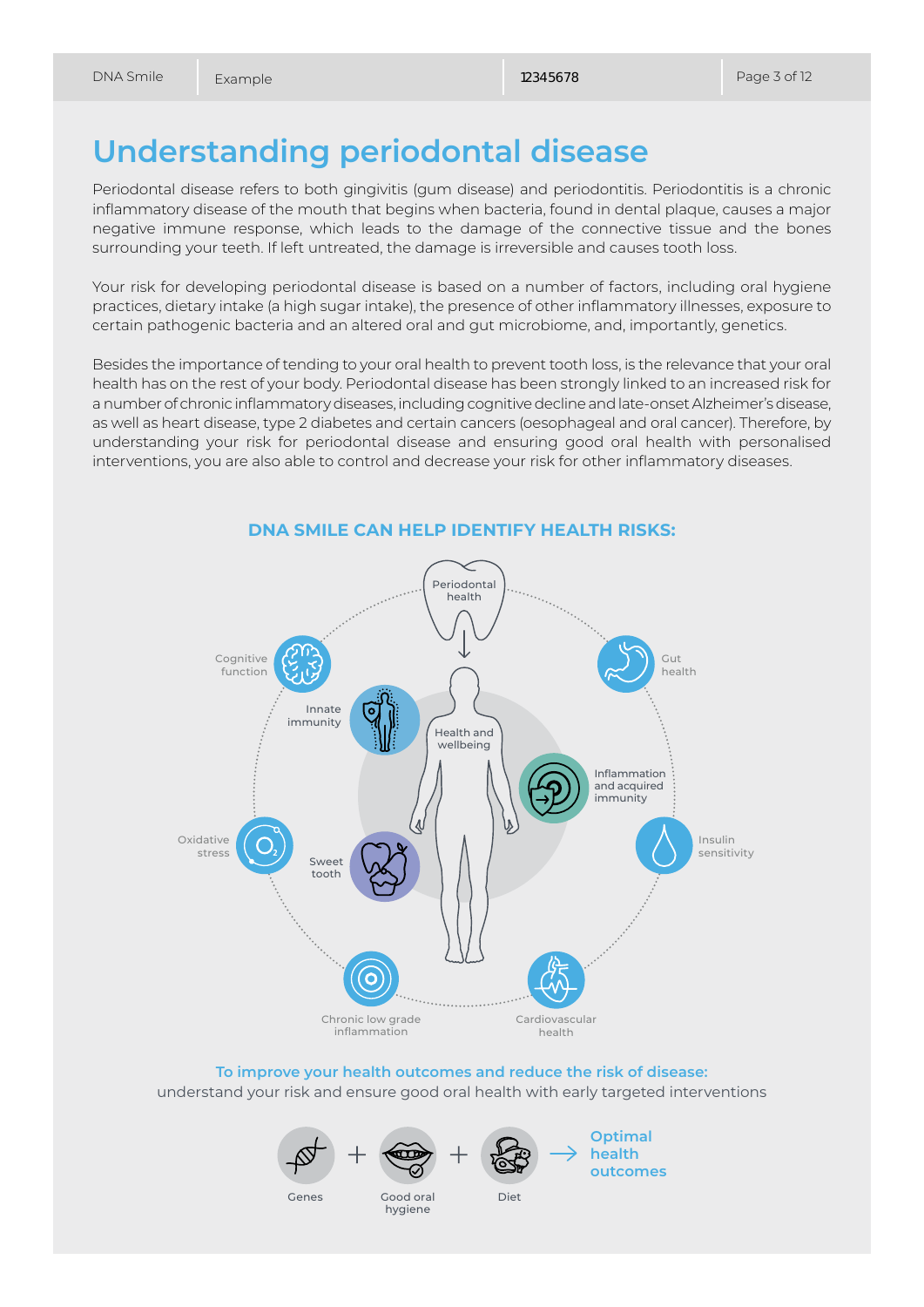# **Result summary**



## **Genotype results**

| () No Impact<br>Moderate Impact<br>High Impact<br><b>Beneficial Impact</b><br>Low Impact<br>$(\checkmark)$ |                  |                       |               |                     |  |
|------------------------------------------------------------------------------------------------------------|------------------|-----------------------|---------------|---------------------|--|
| <b>BIOLOGICAL AREA</b>                                                                                     | <b>GENE NAME</b> | <b>GENE VARIATION</b> | <b>RESULT</b> | <b>GENE IMPACT</b>  |  |
|                                                                                                            | <b>DEFB</b>      | 3'UTR c*5G>A          | AA            | OOO                 |  |
|                                                                                                            |                  | $-44C > G$            | GG            | O                   |  |
| Innate immunity                                                                                            | TLR4             | 896 A>G               | GG            | $\circlearrowright$ |  |
|                                                                                                            |                  | 1196 C>T              | TT            | $\circlearrowright$ |  |
|                                                                                                            | $IL-IA$          | $-889$ C>T            | CC            | $\bigcirc$          |  |
|                                                                                                            |                  | 4845 G>T              | GG            | $\bigcirc$          |  |
|                                                                                                            | <b>ILIB</b>      | 3954 C>T              | CC            | $\bigcirc$          |  |
|                                                                                                            |                  | $-511$ T $>C$         | AA            | $\bigcirc$          |  |
| Inflammation and<br>acquired immunity                                                                      | <b>ILIRN</b>     | 2018 T>C              | TT            | $\circlearrowright$ |  |
|                                                                                                            | IL6              | $-174$ C $>G$         | GG            | $\bigcirc$          |  |
|                                                                                                            | IL17A            | $-197$ G $>A$         | GA            | $\circlearrowright$ |  |
|                                                                                                            | MMP3             | Lys45Glu (A>G)        | GG            | OOO                 |  |
|                                                                                                            | <b>TNFA</b>      | G > A                 | GG            | $\bigcirc$          |  |
| Sweet tooth                                                                                                | SLC2A2           | Thr110Ile (T>C)       | TT            | OOO                 |  |
|                                                                                                            | TAS1R2           | Ile191Val (G>A)       | AA            | OOO                 |  |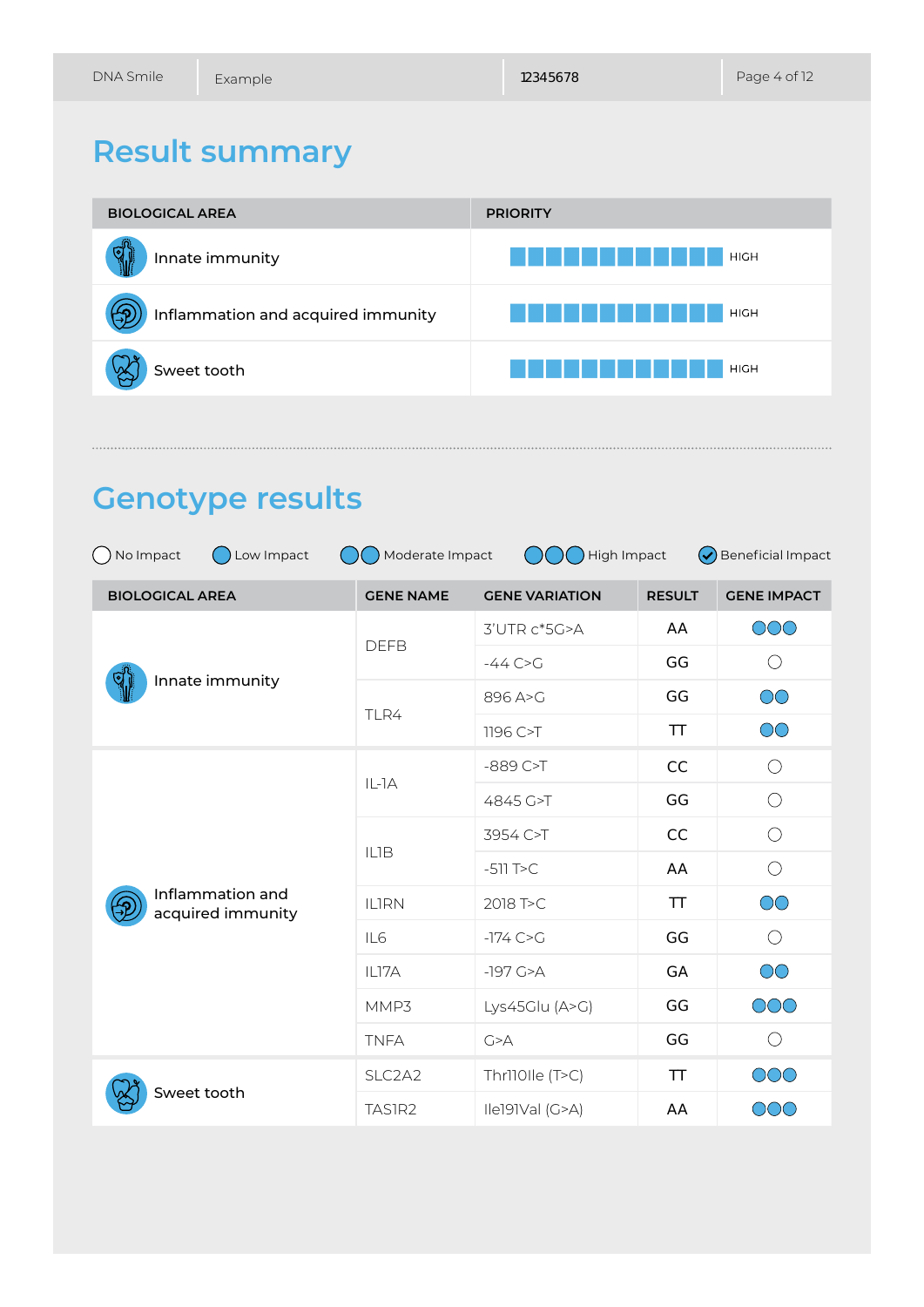## **Gene results per biological area with personalised recommendations**



## Innate immunity

The innate immune system comprises physical defensive barriers such as the skin; defensive mechanisms such as saliva; and the general immune response, which includes immune cells and proteins. The innate immune system is activated by the presence of antigens and their chemical properties and depends on pattern recognition receptors (PRRs) to detect conserved structures of pathogenic microorganisms (like bacteria, virus, fungus and protozoa), which are called pathogen-associated molecular patterns (PAMPs).

### Innate immunity results

#### Genotype result table:

| <b>GENE NAME</b> | <b>GENE VARIATION</b> | <b>RESULT</b> | <b>GENE IMPACT</b> |
|------------------|-----------------------|---------------|--------------------|
| <b>DEFB</b>      | 3'UTR c*5G>A          | AA            | <b>OOQ</b>         |
|                  | $-44$ C $\sim$ G      | GG            |                    |
| TLR4             | 896 A>G               | GG            | $\bigcirc$         |
|                  | 1196C > T             | ТT            | OO                 |

## **Priority level: High**

#### Recommendation:

Your genotype results may lead you to have an altered innate immune response when exposed to endotoxins and harmful bacteria, thus contributing toward an increased risk for developing periodontal disease as well as type 2 diabetes.

Stop smoking, if you smoke. Keep a healthy weight and follow a Mediterranean diet, which has been shown to be beneficial in improving inflammation. Avoid all refined carbohydrates and ensure that you control blood glucose levels. Limit saturated fat intake, especially if you carry TLR4 variants. Ensure good oral hygiene practices are followed and visit your oral hygienist regularly.

#### Next steps:

Oral health assessment with your dental practitioner including lab tests for detection of periodontitis-aggravating bacteria.

#### Consider the following tests:

- · DNA Diet for optimal weight management
- . HbAlc for checking blood sugar levels
- · Fasting Insulin to evaluate insulin levels.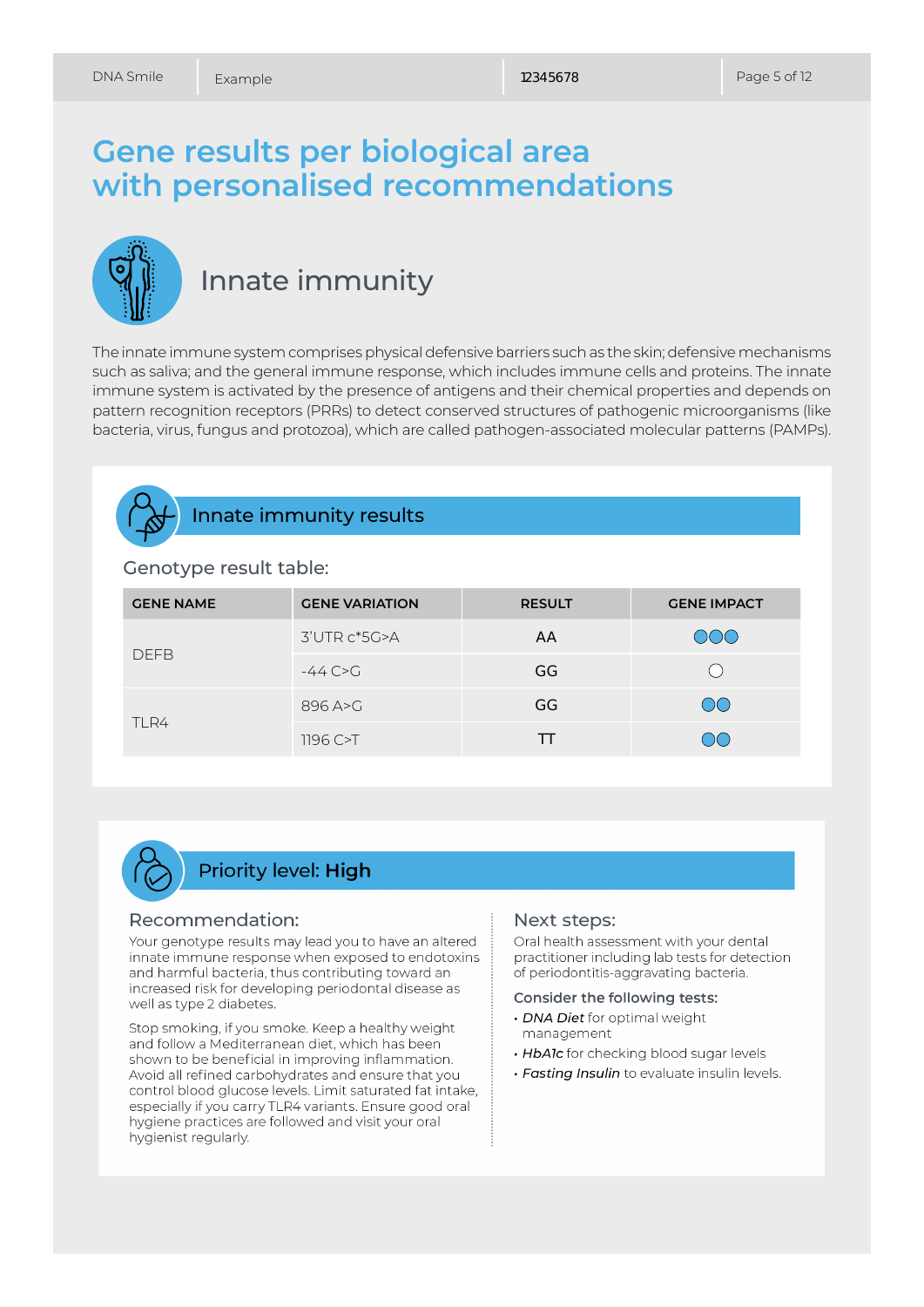### **Gene and genotype specific information**



The DEFB1 gene encodes the beta-defensin 1 protein. The defensin family is a group of microbicidal and cytotoxic peptides that are essential in the innate immune response. Beta-defensin 1 is an antimicrobial peptide implicated in the resistance of epithelial surfaces to microbial colonization. The SNP has been found to influence susceptibility to and severity of periodontal diseases.





AA<br>
otype chright chright and an and the carrier of the carrier of the carrier of the carrier of the second with the second with the christ **TT** The AA genotype is associated with an increased risk for both chronic and aggressive periodontitis. Do not smoke and keep blood glucose levels wellcontrolled. Ensure good dental hygiene and consult with your dentist regarding risk management. Follow an anti-inflammatory diet, avoid refined carbohydrates and sugars.

Result:



The GG genotype is associated with normal protein function.

TLR4

The TLR4 gene encodes the toll like receptor 4, which is found on the surface of immune competent cells and plays an important role in autoimmunity, occupying a significant position as a receptor recognizing pathogen-associated molecular patterns (PAMPs).

TLR4 has been shown to contribute to the host's susceptibility for periodontitis. TLR4 cytokine expression is significantly increased in both macrophages and gingival fibroblasts located in inflamed gingival tissues indicating its importance in the inflammatory process. The binding of bacteria lipopolysaccharides (LPS) to TLR4 on human gingival fibroblasts (HGFs) can activate various second messenger systems, such as the nuclear factor κB (NF-κB) pathway. These processes are closely associated with the destruction of periodontal tissue. The two TLR 4 variants, 896 A>G and 1196 C>T, reported here, are frequently inherited together.

### Result: GG



Individuals with TLR4 GG genotype have an increased risk for chronic periodontitis and are more susceptible to general infection with gramnegative bacteria.

Result:



Individuals with TLR4 TT genotype have an increased risk for chronic periodontitis.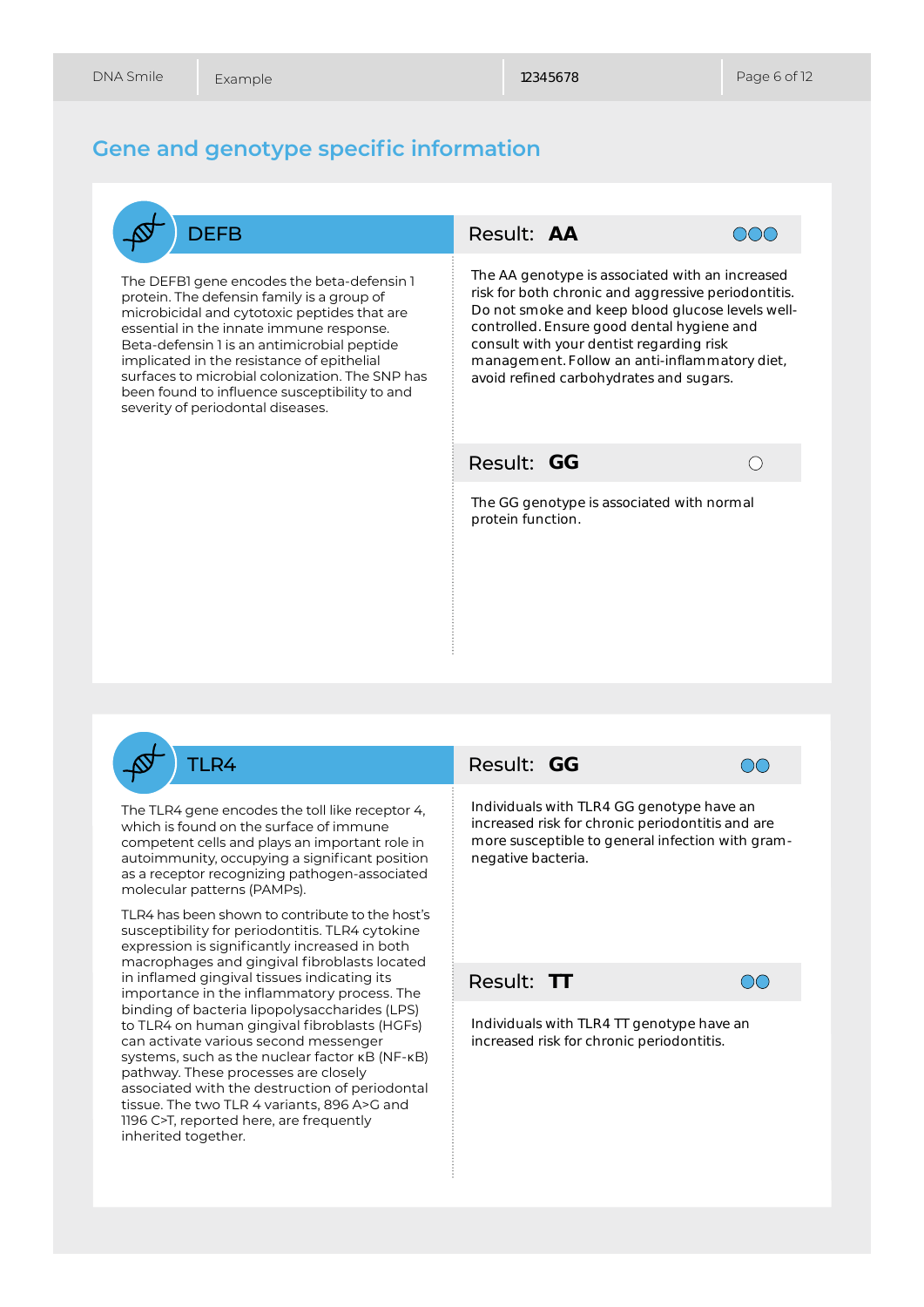

Inflammation and acquired immunity

Acquired immunity, also referred to as adaptive immunity, develops over your lifetime as you are exposed to a vaccine, an infection or disease, or another person's antibodies. The acquired immune system is composed of specialised, systemic cells and processes that eliminates pathogens by preventing their growth.

Inflammation, and the inflammatory response, are important factors to consider with acquired immunity. Cytokines are molecules that are used for cell signalling. A major function of cytokines is for them to be able to communicate with neighbouring or distant cells in order to initiate an immune response. Cytokines are also used to trigger cell trafficking to a specific area of the body. Increased levels of pro-inflammatory cytokines have been associated with chronic, low-grade inflammation, which is an important contributing factor to many chronic diseases including periodontitis. Chronic, low-grade inflammation, is also associated with an exaggerated response to an infection, increasing risk for adverse outcomes.



### Inflammation and acquired immunity results

| <b>GENE NAME</b> | <b>GENE VARIATION</b> | <b>RESULT</b> | <b>GENE IMPACT</b> |
|------------------|-----------------------|---------------|--------------------|
| $IL-IA$          | 889 C>T               | CC            | (  )               |
|                  | 4845 G>T              | GG            | ( )                |
| <b>ILIB</b>      | 3954 C>T              | CC            |                    |
|                  | $-511$ T $>C$         | AA            |                    |
| <b>ILIRN</b>     | 2018 T>C              | <b>TT</b>     | $\overline{O}O$    |
| IL <sub>6</sub>  | $-174$ C $\sim$ G     | GG            |                    |
| ILI7A            | $-197$ G $>A$         | <b>GA</b>     | $\overline{O}O$    |
| MMP3             | Lys45Glu (A>G)        | GG            | OOO                |
| <b>TNFA</b>      | G > A                 | GG            |                    |

#### Genotype result table: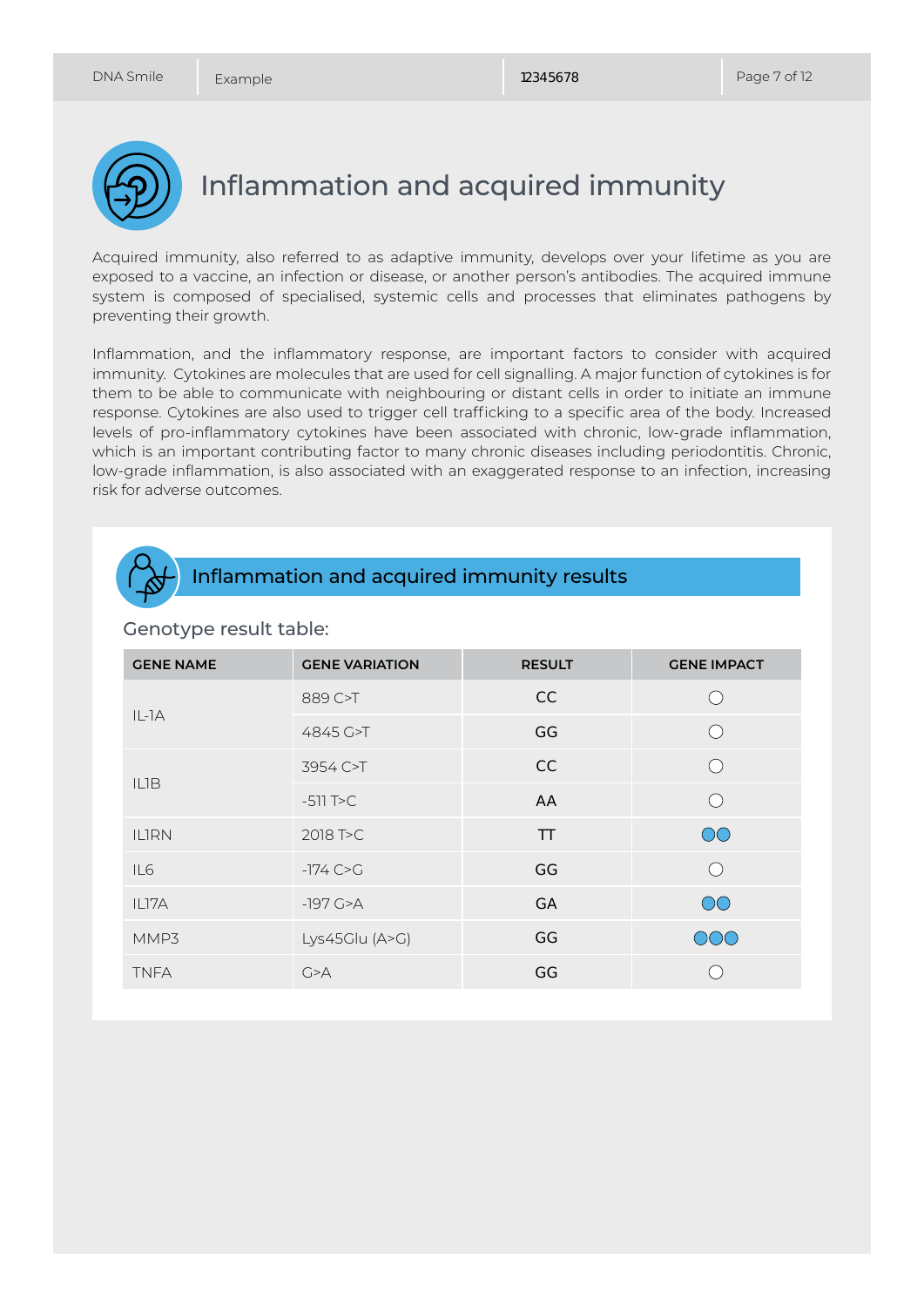## **Inflammation and acquired immunity (continued)**



### **Priority level: High**

#### Recommendation:

Your genotype combination contributes toward an increased risk for chronic, low-grade inflammation and related inflammatory disorders, due to increased expression of pro-inflammatory cytokines and an altered immune response to endotoxin and bacterial exposure.

Manage weight and follow a Mediterranean diet, which has been shown to be beneficial in improving inflammation. Include anti-inflammatory foods such as red and blueberries, curcumin, ginger and naturally fermented products (yogurt and sauerkraut). Decrease intake of saturated fats, moderate intake of omega 6 fatty acids, and increase intake of omega 3 fatty acids. Focus on food sources of vitamins A, and C, and ensure adequate sun exposure to improve vitamin D levels. Collagen supplementation in certain cases should also be considered, together with supplementation of the key nutrients (vitamins, A, D and C), as well as a probiotic. Avoid all refined carbohydrates. Stop smoking, if you smoke. Ensure good dental hygiene practices are followed and discuss further risk management of periodontal disease with your dental practitioner.

#### Next steps:

Oral health assessment with your dental practitioner including measurement of MMP8 levels in saliva and detection of periodontitis-aggravating bacteria.

#### Consider the following tests:

- . Hs-CRP for the evaluation of current inflammation and/or
- · Bloodspot Fatty Acids for the evaluation of dietary balance of omega 3 and 6 fatty acids to evaluate if diet is impacting the inflammatory state.

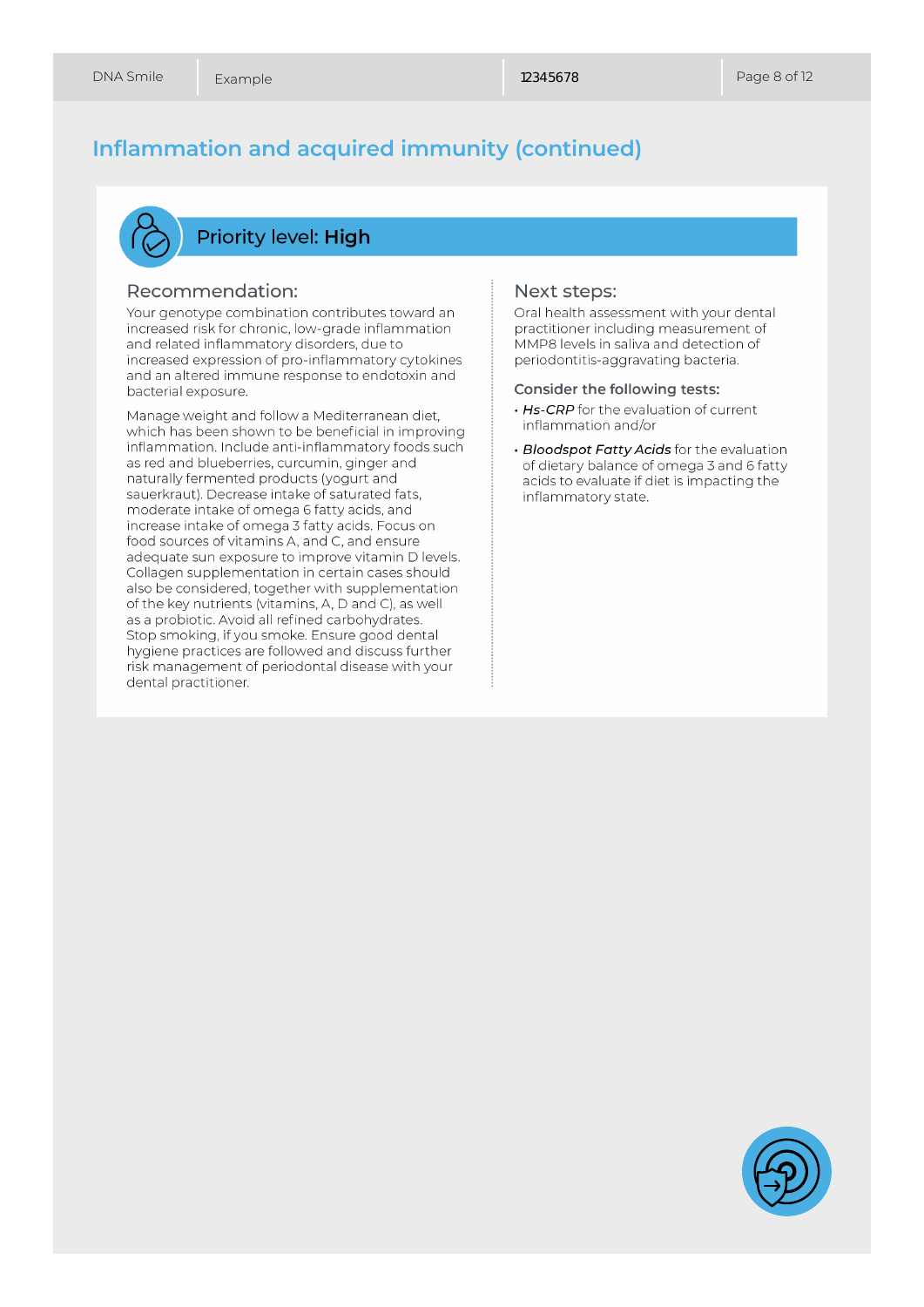### **Gene and genotype specific information**



IL-1 has been increasingly implicated as an important leverage point in the inflammatory cascade, and IL-1 expression is therefore key in the pathogenesis of several chronic diseases. The biological activity of IL-1 involves the two agonists – IL-1alpha (IL-1A) and IL-1beta (IL-1B), specific IL-1 receptors, and an IL-1 receptor antagonist (IL-1RN), which is a negative regulator of the pro-inflammatory response.

IL-1 is a potent regulator of the extracellular matrix, where increased expression leads to activation of osteoclasts and thus cellular degradation.

Certain genetic variations in IL-1A, IL-B and IL-1 RN lead to a more active inflammatory response, and have been associated with increased risk for a number of chronic diseases including periodontitis.

#### Result:



Individuals with variations in IL-1A, IL-1B, or IL-1RN are associated with having increased IL-1 plasma concentrations and have been linked with a number of pro-inflammatory chronic diseases, including periodontitis, coronary artery disease, certain autoimmune diseases, and cancers. Increase intake of nutrients known to inhibit the secretion of pro-inflammatory markers.



Interleukin 6 is a pro-inflammatory cytokine that plays a crucial role in inflammation and regulates expression of CRP. This gene has been implicated in the development of periodontal disease and other chronic inflammatory diseases of lifestyle including low-grade chronic obesity and, insulin resistance, dyslipidaemia and increased risk for cardiovascular disease.

### Result: GG



The GG genotype leads to normal expression of this gene and thus is not associated with an increased risk for chronic, low-grade inflammation.

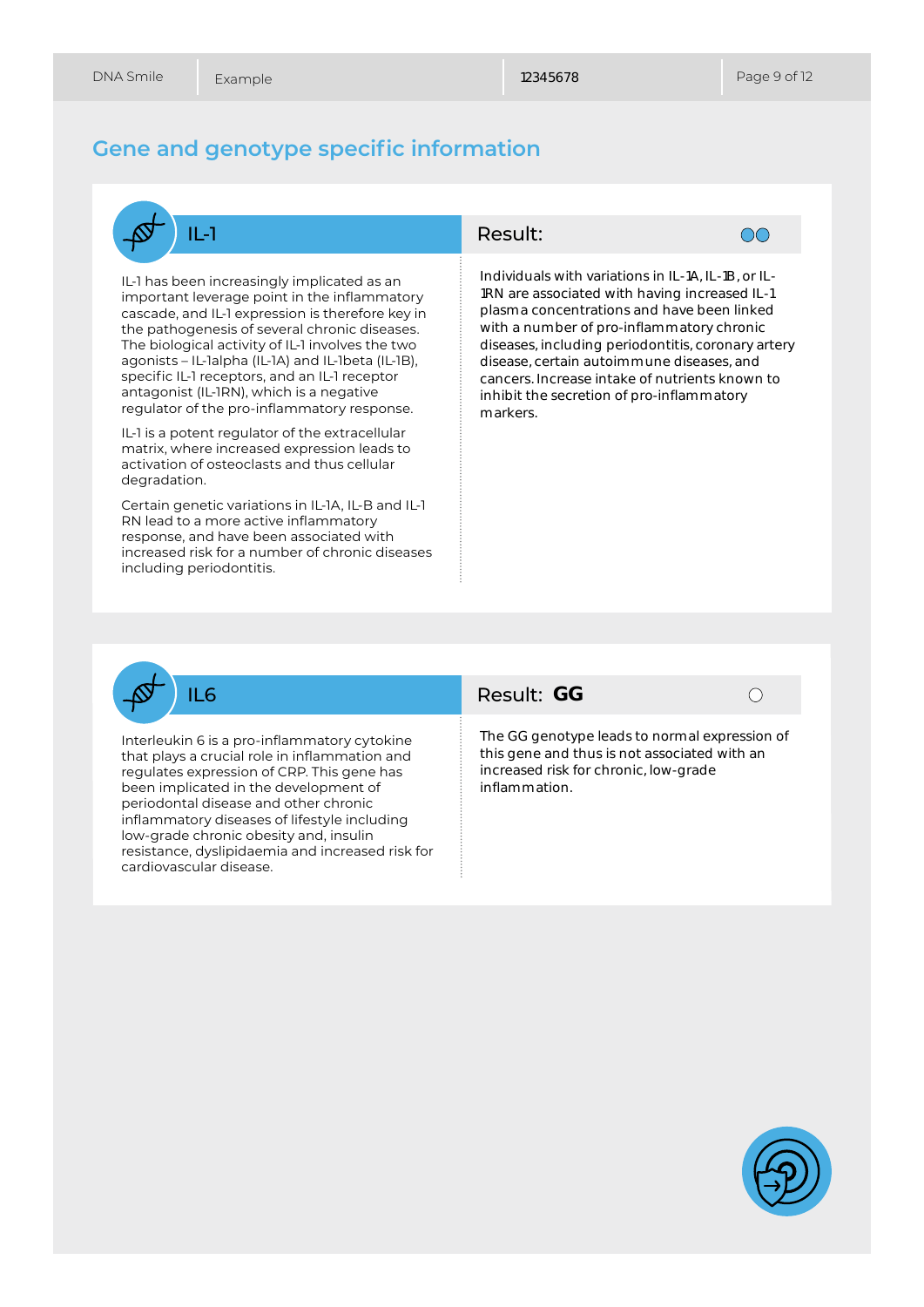### **Gene and genotype specific information (continued)**



IL-17A encodes the proinflammatory cytokine, Interleukin-17A, which is the most studied member of the IL-17 family, and is secreted by T helper-17 (Th-17) cells. It is a powerful activator of neutrophils and is contributing factor in the pathogenesis of various autoimmune and inflammatory diseases. IL-17 stimulates the production and expression of TNF-alpha and IL-1 beta by human macrophages and regulates antimicrobial activity of molecules such as calgranulins, β-defensins, and mucin. Increased levels IL-17 have been documented in the saliva of patients with periodontal disease.

### Result: GA



The GA genotype leads to increased expression of IL-17A and higher serum levels of the proinflammatory cytokine have been found in IL-17A GA genotype carriers. The risk variant is associated with chronic periodontitis and is linked to worse clinical and inflammatory periodontal parameters. The GA genotype has also been shown to be a major contributor to the development of a number of inflammatory diseases including coronary artery disease and osteoarthritis. Obesity, a modern Western diet, and high levels of oral bacteria stimulate the production of IL-17A.



Matrix metalloproteinases (MMPs) are involved in the breakdown of the extracellular matrix in normal physiological processes, such as embryonic development and tissue remodelling, as well as in disease processes, such as arthritis and metastasis. MMPs have been implicated as a significant mediator of periodontitis-associated tissue breakdown, due to their role in the pathological destruction of extracellular matrix and immune responses related to periodontal inflammation. MMP3 (stromelysin-1) can degrade collagen in the basal membrane and can induce the synthesis of other MMPs, such as MMP1, MMP8 and MMP9.

### Result: GG



**GA**<br>
notype inghator<br>
nighe ator of paramour of paramour of paramour of cluding<br>
in paramour of cluding is to be a little with loping read<br>
with loping read in the paramour of paramour of paramour of paramour of paramour Individuals with the GG genotype are at greater risk of developing periodontitis. The SNP is also related to a greater number of periodontal pockets as well as increased expression of MMP8 in the saliva. The MMP3 Lys45Glu variant alters the transcription levels of this matrix-degrading enzyme, affecting its ability to degrade connective tissue and thus may lead to the progression of periodontitis. Lifestyle factors, such as smoking, diet, and psychosocial conditions as well as comorbidities, such as diabetes and exposure to certain harmful bacteria in the mouth all contribute toward the development of periodontal disease.

TNFA

Tumour necrosis factor-α (TNFα), a proinflammatory cytokine secreted by both macrophages and adipocytes has been shown to alter whole body glucose homeostasis, and has been implicated in the development of several chronic diseases of lifestyle.

### Result: GG

The GG genotype is associated with normal expression of this proinflammatory cytokine and thus no increased risk for chronic inflammatory diseases of lifestyle.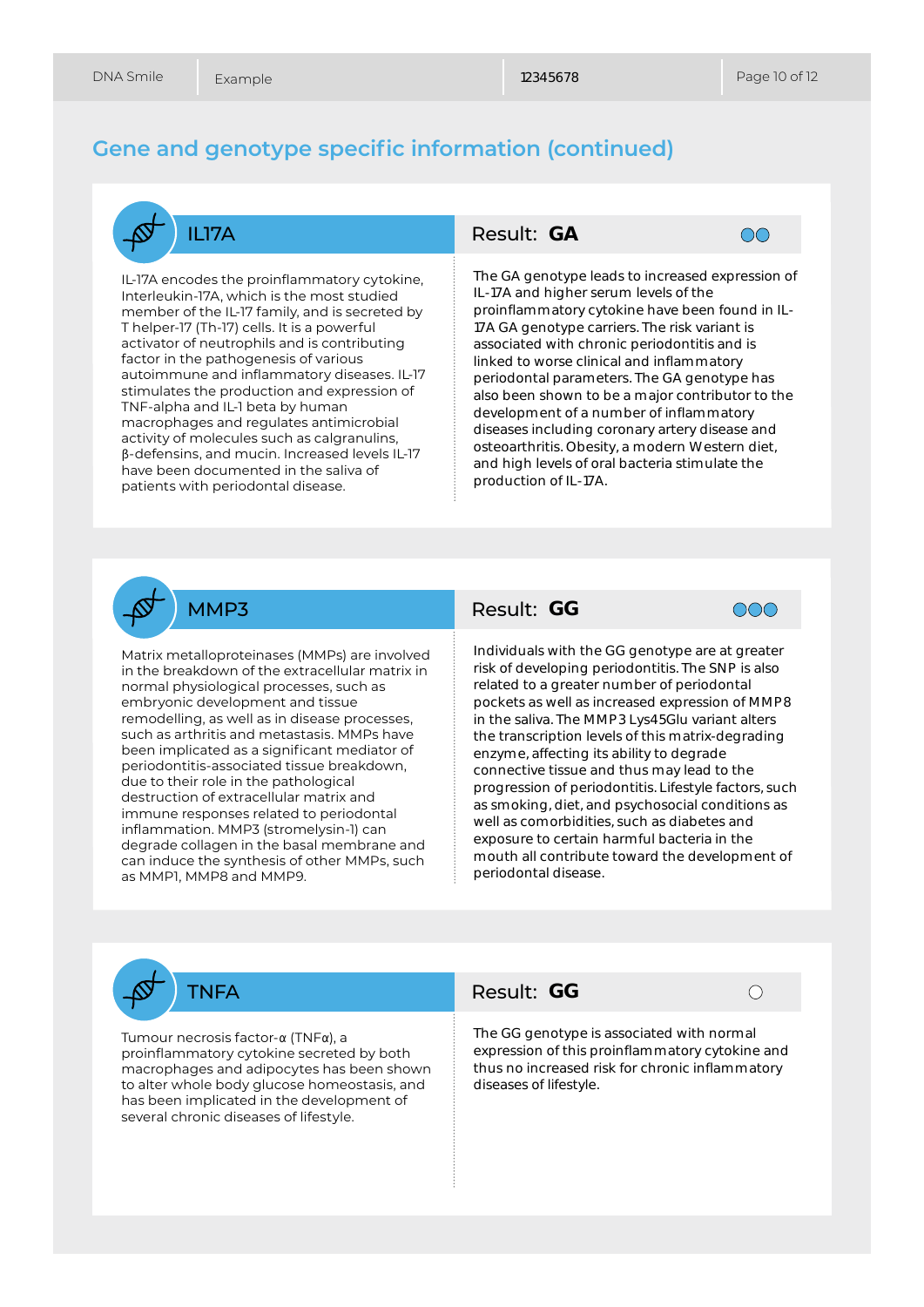

Higher sugar consumption has been strongly linked to the risk of obesity as well as developing tooth caries. Genetics contributes to the interindividual variability in sugar consumption, where sweet taste receptors and glucose sensors play an important role in influencing an individuals sweet craving behaviour and sugar intake and thus risk for tooth caries.

| Sweet tooth results    |                                 |                       |               |                    |  |  |
|------------------------|---------------------------------|-----------------------|---------------|--------------------|--|--|
| Genotype result table: |                                 |                       |               |                    |  |  |
|                        | <b>GENE NAME</b>                | <b>GENE VARIATION</b> | <b>RESULT</b> | <b>GENE IMPACT</b> |  |  |
|                        | SLC <sub>2</sub> A <sub>2</sub> | Thr110Ile (T>C)       | TΤ            | $(\ )(\ )(\ )$     |  |  |
|                        | TASIR <sub>2</sub>              | Ile191Val (G>A)       | ΑA            |                    |  |  |



### Recommendation:

Your genotype combination influences your ability to taste sweet foods, and may moderately contribute toward you having a "sweet tooth", affecting your intake of high-sugar foods, and significantly increasing risk for developing tooth caries, obesity, and type 2 diabetes. Avoid all refined carbohydrates and sweet-tasting foods such as sweets and sweetened beverages, including those with artificial sweeteners. Chromium as a supplement may assist with sugar cravings. Maintain good oral hygiene practices.

#### Next steps:

Consider the following tests:

- . HbAlc for checking blood sugar levels
- · Fasting Insulin to evaluate your insulin levels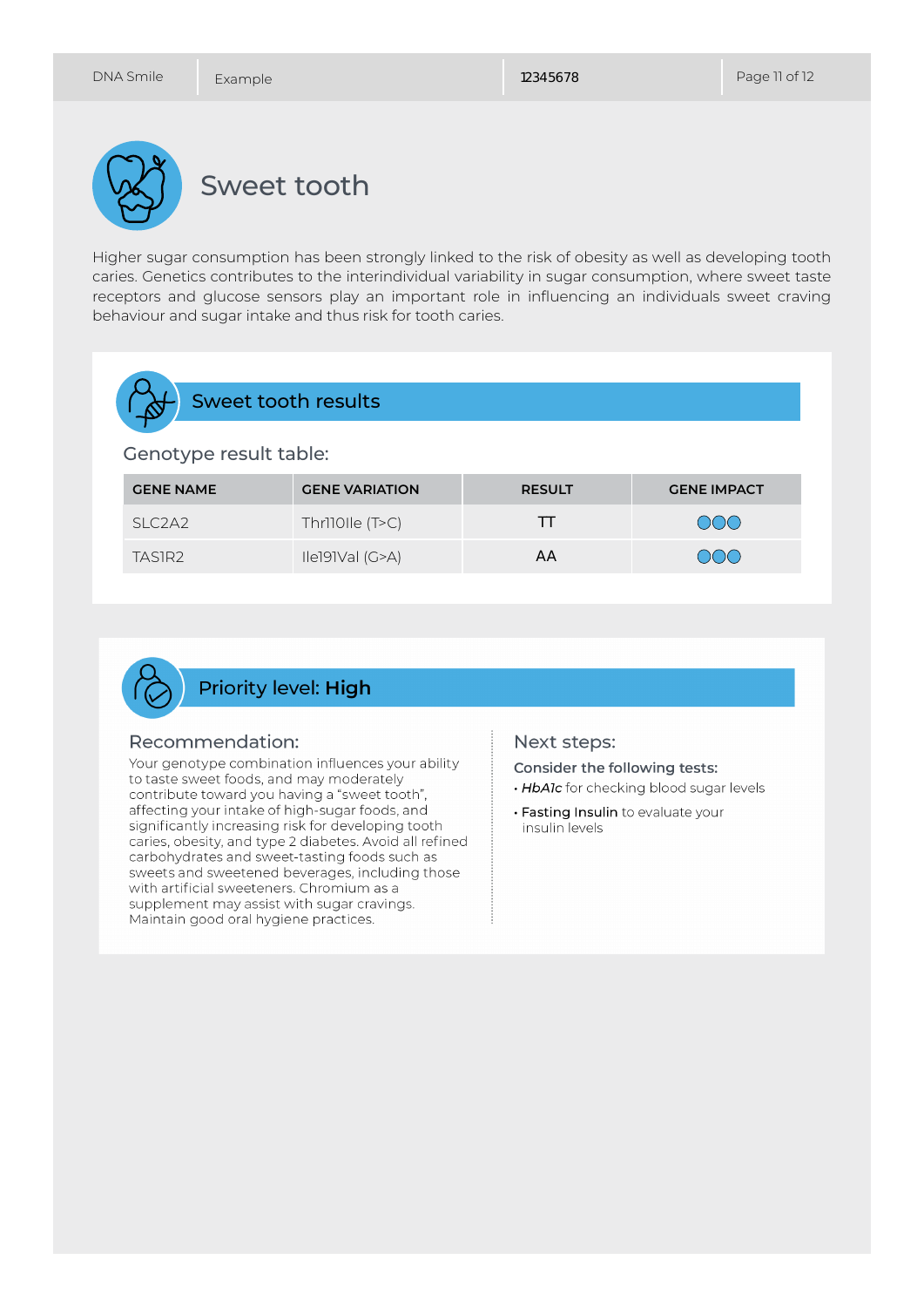### **Gene and genotype specific information**



GLUT2, coded by the SLC2A2 gene, is a member of the facilitative glucose transport protein (GLUT) family and is expressed in the pancreas, liver, small intestine, kidney, and brain. GLUT2 facilitates the first step in glucose induced insulin secretion, with the entry of glucose into the pancreatic βcell. Because of its low affinity for glucose, it has been suggested as a glucose sensor, is considered to be important in the postprandial state, and is involved in food intake and regulation.



**TT**<br>with<br>sigrand *t*<br>tootl<br>with<br>**AA** Individuals with the TT genotype have been found to consume significantly higher amounts of sugar than usual and have an increased risk for developing tooth caries. They have also been associated with having an elevated risk of type 2 diabetes.



TAS1R2 encodes the taste receptor type 1 member 2, which is strongly involved in sensing sweet taste in foods, both from natural sugars as well as artificial sweeteners.

### Result: AA



The AA genotype is associated with altered receptor function and individuals with this genotype have been reported to consume more high-sugar foods and sweet beverages, increasing susceptibility to developing tooth caries.